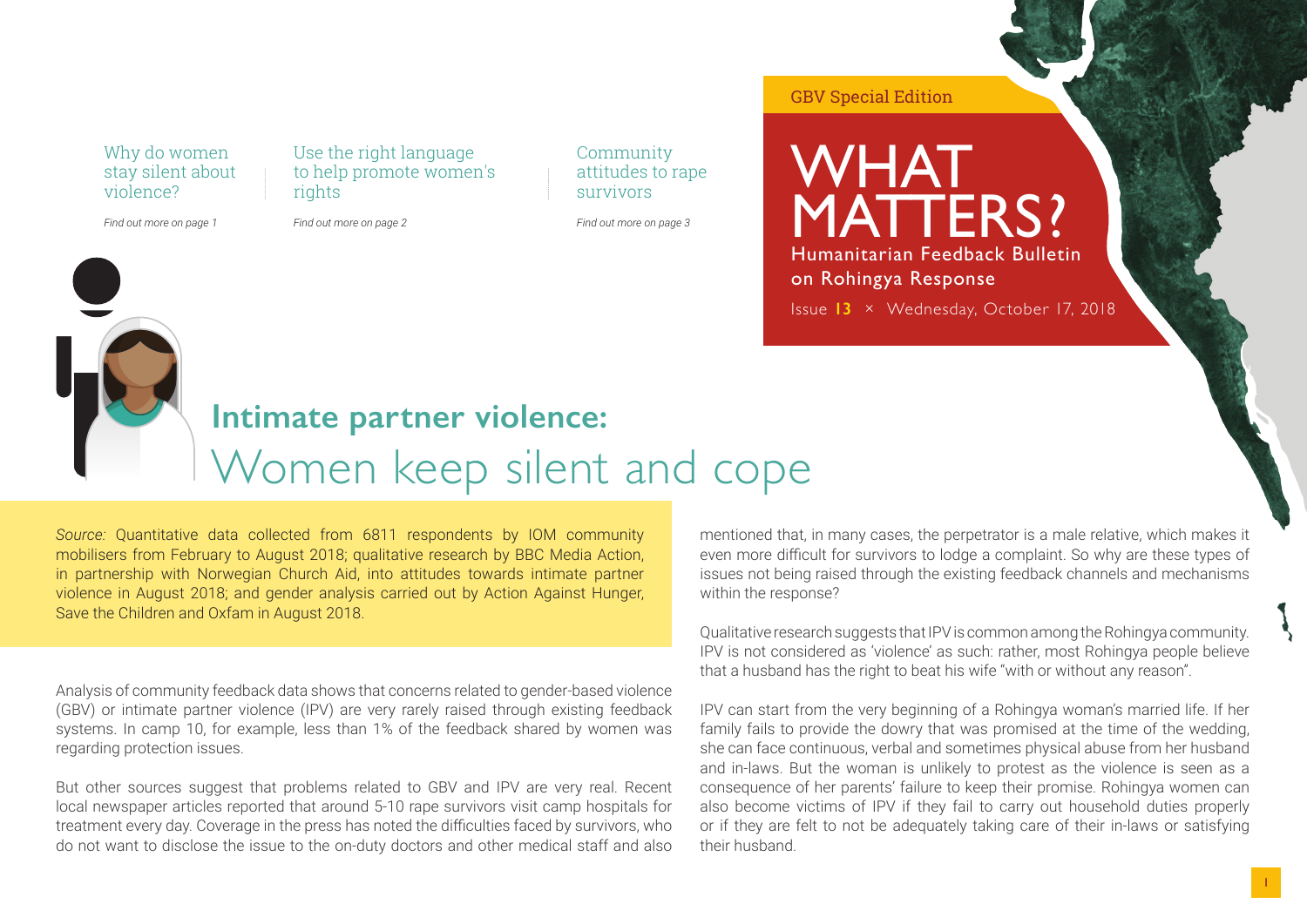Besides mental and physical abuse, Rohingya women can also be forced to have sex by their husbands. Some young women who were married at an early age said that their husbands often wanted intercourse multiple times within a short period and described how this was a difficult and painful experience for them. Women said that they had no way to refuse their husbands' demands and also described how they were forced to have sex during their menstrual cycle, in the later stages of pregnancy and just a few days after childbirth.

Despite experiencing emotional, mental or sexual abuse, Rohingya women are very unlikely to complain about their husband and generally do not take any action (either directly or with help from their parents) except in extreme circumstances, such as if physical violence has caused bleeding or serious injury. Feedback from women suggests several reasons for their silence. They are afraid that their husband will take a second marriage and, given that remarriage for women is impossible in Rohingya society, are worried that they would have no access to money and no way to earn a livelihood in that situation. Additionally, if a woman speaks up or complains about her husband, she is perceived to be a *beadob* (ill-mannered person) in society. A *beadob* wife is ostracised by the community and is something that no Rohingya woman wants to be.

If husband returns from work and finds that food is not ready yet, he might misbehave with his wife and in some cases can physically abuse her as cooking is her responsibility as well as taking care of the husband"

— Female, 25, Teknaf

For a married woman, the most important duty is to take care of her husband. She is bound to carry out all the orders her husband gives. Any order at any time needs to be performed properly. If a wife is not obedient to her husband, there will be fights. The husband will call her bad names and beat the wife to make her obey him."

— Community leader, Ukhiya

A wife can't argue with her husband even if he beats her near to death. Our religion says that a wife can't disrespect her husband. I have seen in drama (in Bangladesh) that many girls used to beat their husbands. But they are disobedient *beadob*. Despite not being her fault, if a husband beats his wife badly, she can either stay with him or can go her parents' house, but she can't disobey him."

— Married woman, 25, Teknaf

## **Words of women:** Discussing gender with

# the Rohingya community

Understanding subtle differences in gender terminology allows humanitarian workers to better promote women's rights in the Rohingya camps. The Rohingya community adheres to many conservative values regarding women and their place in society. Religion plays a strong role in determining what it means to be a Rohingya woman. Furthermore, illiteracy is extremely high amongst Rohingya women, as they were traditionally barred from accessing education and professions.

### **Euphemistic words**

Given the conservative nature of the culture, and the traumas faced by the community, the Rohingya people use many euphemisms when discussing topics that are perceived to be sensitive or taboo. A euphemism is a relatively mild term used as a substitute for an embarrassing or sensitive word. They are used when conversing in more formal situations – like in a mosque or in a meeting with a mahji – and when speaking to women.

Communication with the Rohingya community will be more effective and respectful if field workers understand and use the preferred euphemisms.

Though there may be direct translations, particular words may be perceived to be negative or embarrassing. For example, there is an academic word for menstruation – *haiz* – which Rohingya borrowed from Arabic. However, many young women do not like to say this word. They prefer to use the euphemism, *gusol*, which literally means 'to shower'. With that said, certain topics, like investigating whether someone was sexually harassed or raped, may be hard to pinpoint given the generalised, euphemistic expressions used to describe these actions.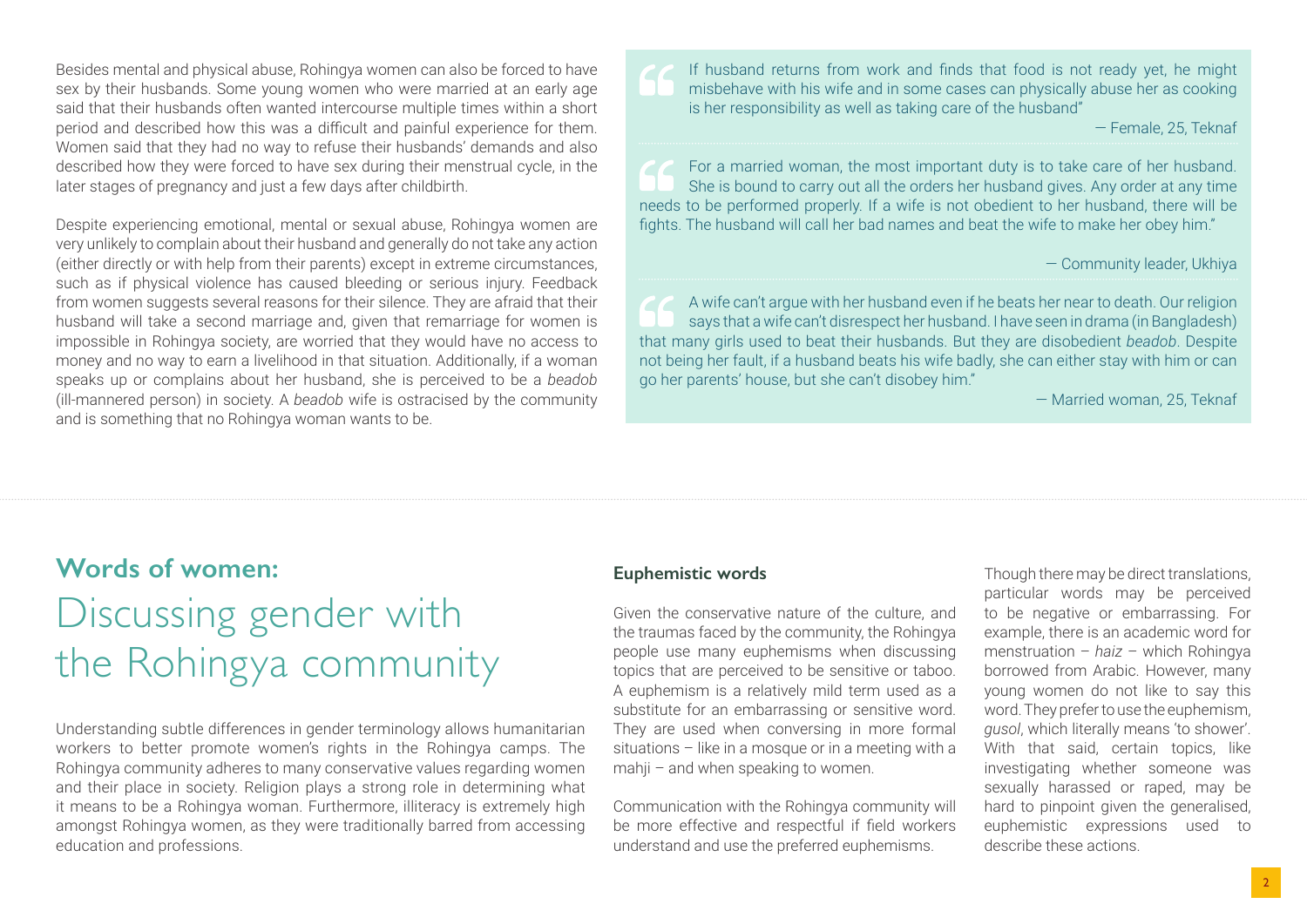#### **Everyone does it**

The Rohingya language does not have a neutral word for the act of sex. In practice, the words used for this depend on whether it is deemed religiously permissible (*jaiz*) or impermissible (*na-jaiz*). Only sex between a husband and wife is seen as permissible and the words for it are *milmilap* or *milon*, both of which loosely mean 'to meet' or 'to bring together'. In religious circles, particularly among elderly men, the term *subat* is used. There are many words for impermissible sex (many of which are slang), but in polite company, the words *zena* (from Arabic, meaning 'adultery'), *bura haam* (meaning 'bad deed'), and *kala haam* (meaning 'black deed') are used.

#### **Nuances of sexual abuse**

The conservative nature of the Rohingya culture, and the non-standardised nature of the Rohingya language, make it difficult to discuss the nuances of sexual abuse. Relevant words such as 'sex' and 'sexual' are difficult to translate. In Western academic understanding, sexual abuse can range from harassment, through assault or rape. However, these variances are not easy to express in the Rohingya language because of the stigma attached to anything sexual. A range of euphemistic terms is used to describe sexual abuse, like *bodmashi goron* ('being villainous'), *beizzot goron* ('being dishonored'), *daag* ('stain') and *bolazuri zulum*

('forced oppression'). Though they all have elements of 'abuse' and 'force' in them, none express a sexual element. As these words are used to refer to any type of abuse or force, it is difficult for interpreters and health workers to determine the exact nature of the sexual abuse without other contextual information. However, due to their interactions with various humanitarian agencies since the community arrived in the camps, the Rohingya language has adopted the word 'rape' (pronounced *rep*) to mean sexual abuse through forced penetration. However, it is advisable to first use euphemistic terms (particularly *bolazuri zulum* for 'rape') when approaching this subject due to the sensitivity and stigma around it.

## **Rohingya community feedback:** Rape survivors and their children

*Source:* Feedback collected between August 20 and September 23 by 17 Internews community correspondents using Kobo Collect app in camps 1E/W, 2E/W, 3 and 4. In total, 600 interactions have been analysed to present the significant concerns and questions of the Rohingya community. The feedback is collected in Rohingya using English and Bangla script.

#### **Internews** August 20 – September 23, 2018

| <b>Total Feedback</b> |     |     |
|-----------------------|-----|-----|
| 600                   | 354 | 246 |

#### **Rape survivors: married & unmarried**

"We can neither hate nor accept them. And then we ask ourselves, what is their fault?" says a 43-year-old woman from camp 1E while talking about rape survivors and their newborn babies from the sexual assaults which took place last year in Rakhine State.

It's now more than a year since thousands of Rohingya people fled to Bangladesh and many of the women who experienced sexual violence such as rape have now given birth. There is reluctance to discuss this issue, but as some of those babies have been born, people have been more open to sharing their concerns and have raised questions of identity, social acceptance and anxiety for the future of those survivors and their babies. We are worried about the marriage of the young women who were raped back in Myanmar. We don't know how we will marry them off and who will marry them."

— Female, 33, camp 1W

Our sisters and daughters have been raped. We are very worried about their future. Who will marry them? Some rape victims are married and their husbands left them. Who will take care of them? We don't hate the babies who are born after rape. But they are not Muslim. What will happen to them if their mother wants to marry? In the future, what will we write in the place of the father's name? We want them to live a respectful life in the community."

— Male, 58, camp 1W